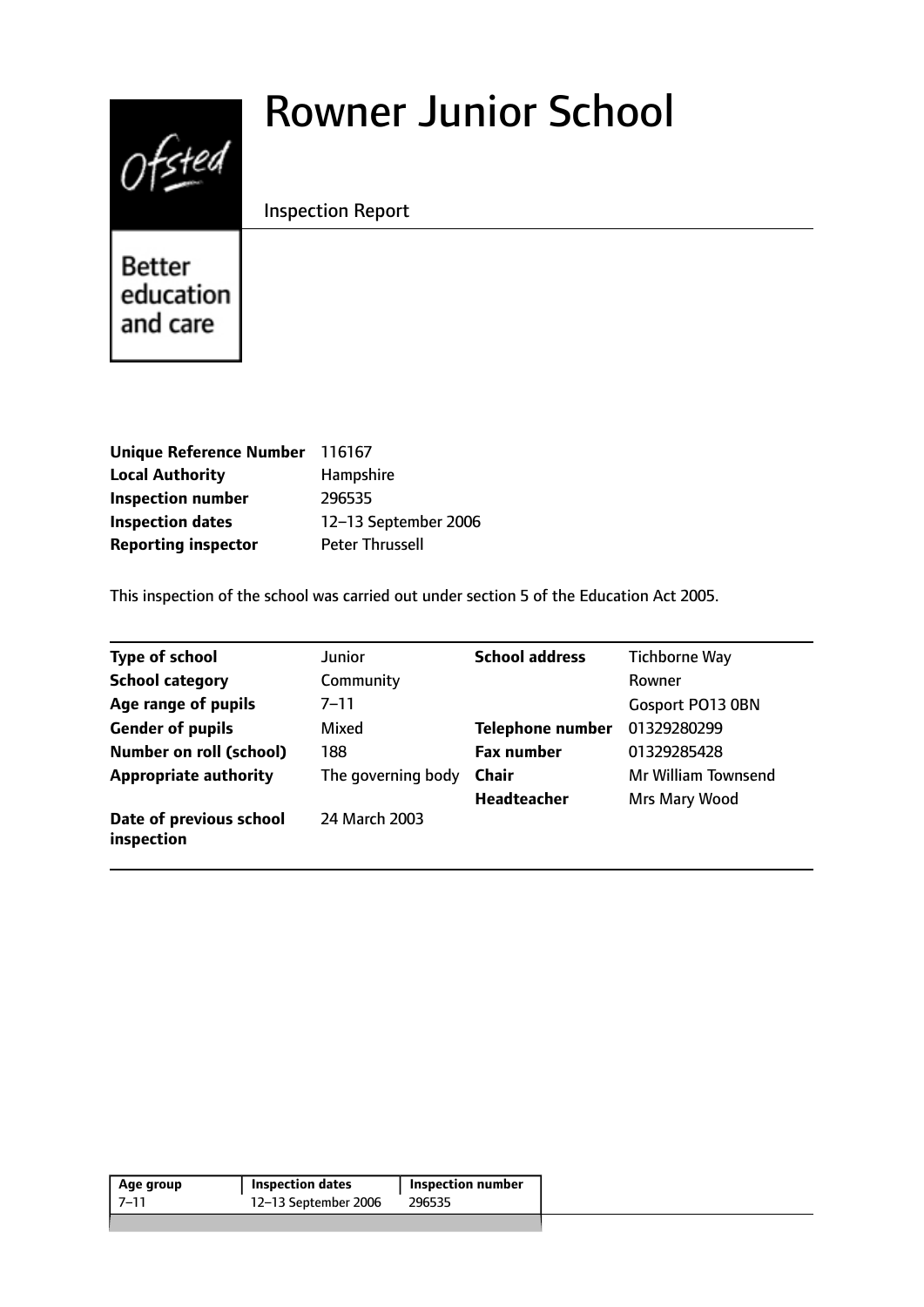© Crown copyright 2006

Website: www.ofsted.gov.uk

This document may be reproduced in whole or in part for non-commercial educational purposes, provided that the information quoted is reproduced without adaptation and the source and date of publication are stated.

Further copies of this report are obtainable from the school. Under the Education Act 2005, the school must provide a copy of this report free of charge to certain categories of people. A charge not exceeding the full cost of reproduction may be made for any other copies supplied.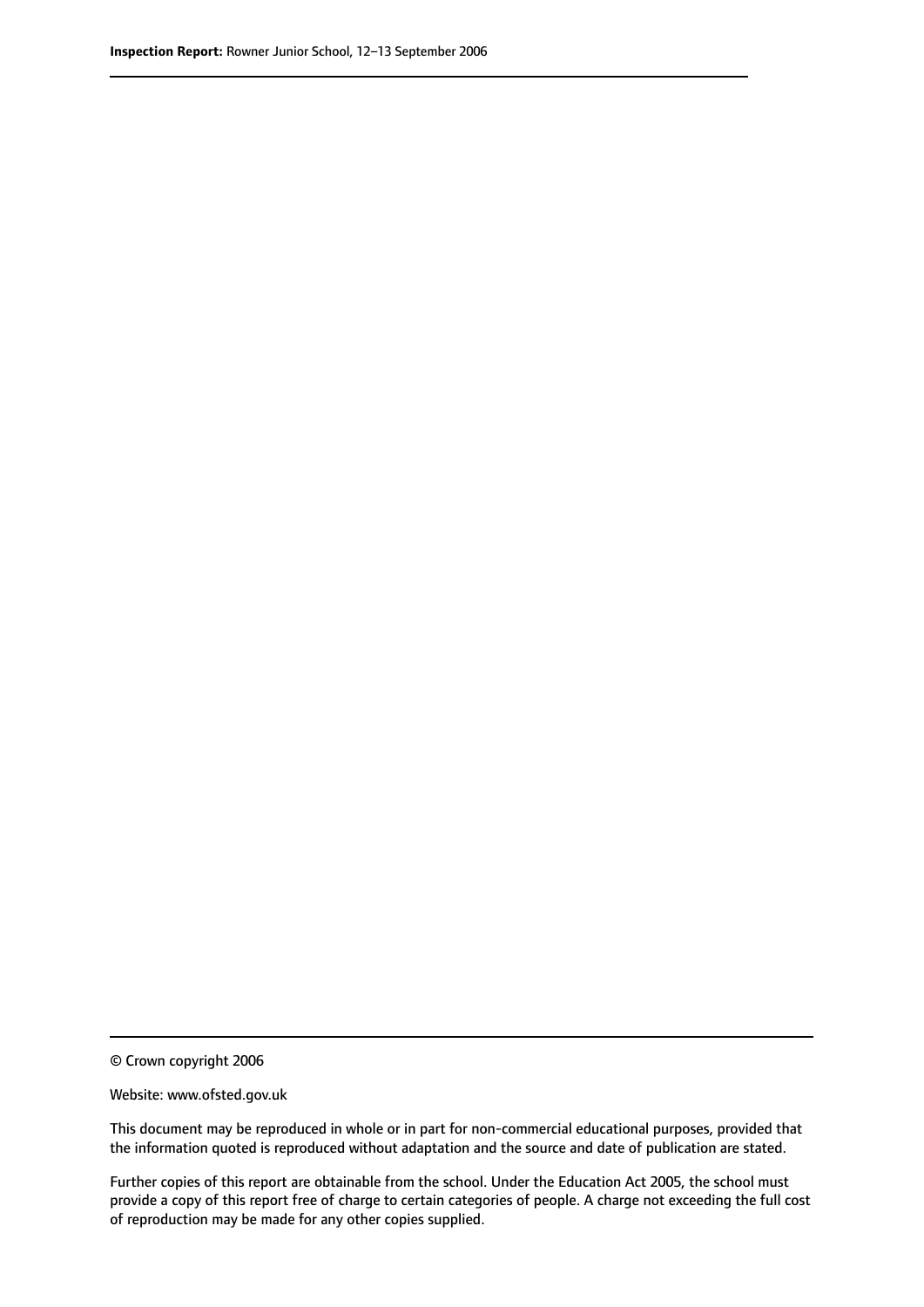# **Introduction**

The inspection was carried out by two Additional Inspectors.

## **Description of the school**

Rowner is a smaller than average junior school. The number on roll has been falling in recent years. The intake is mixed in terms of deprivation and prosperity with a below average proportion eligible for free school meals. The majority of pupils have British White heritage; a small proportion come from minority ethnic backgrounds with very few at an early stage of learning English. The proportion of pupils with learning difficulties is above average.

## **Key for inspection grades**

| Outstanding  |
|--------------|
| Good         |
| Satisfactory |
| Inadequate   |
|              |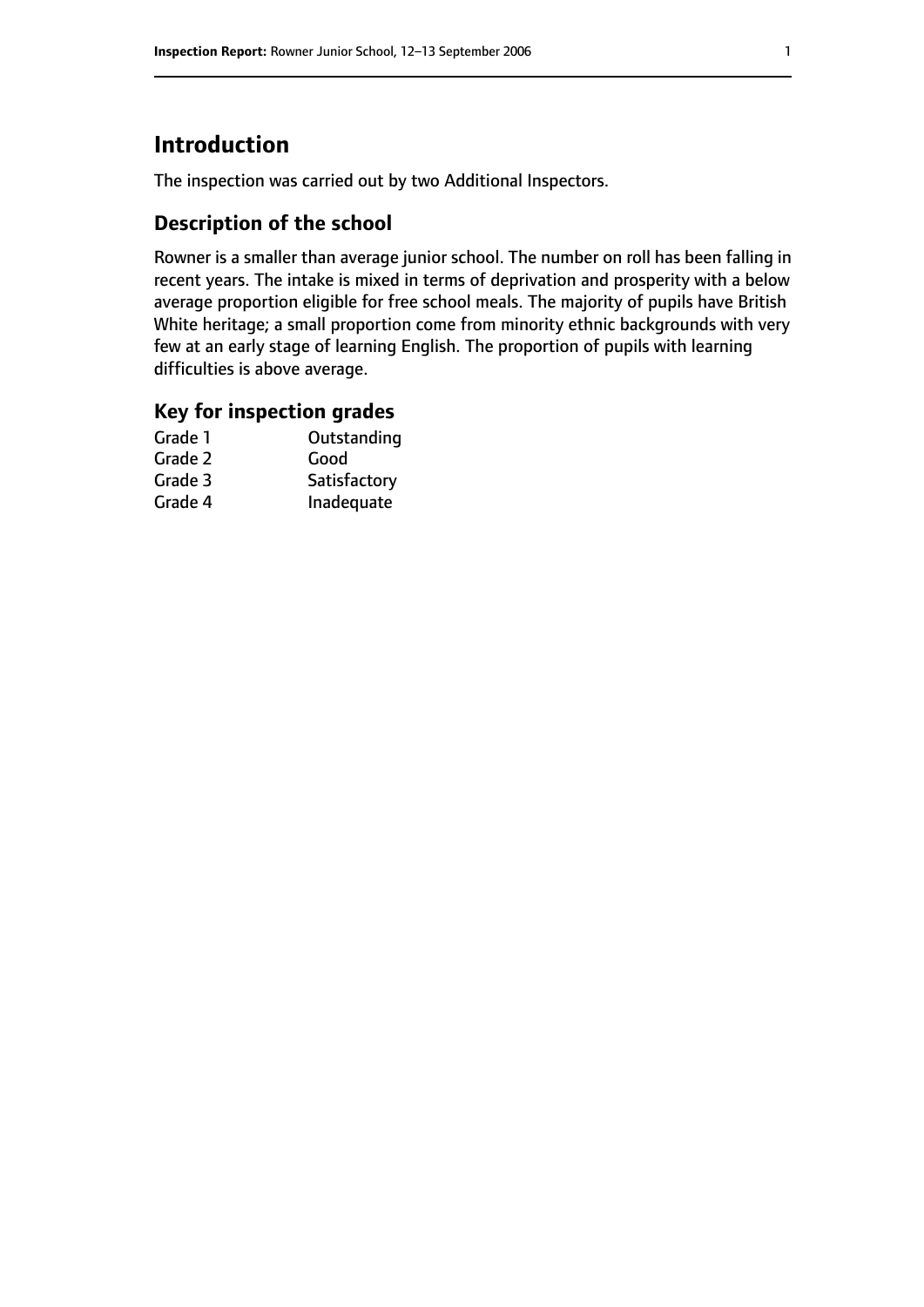# **Overall effectiveness of the school**

#### **Grade: 3**

Rowner is a satisfactory school with many strengths. Pupils are very well cared for by the staff. One parent commented that her daughter's success was 'due to the fantastic care she and our family received at Rowner'. The majority of pupils behave well and are polite and keen to learn. As a result the school has a calm and purposeful atmosphere. The few pupils with challenging behaviour or social difficulties are supported well. Pupils feel safe and know that when any unpleasantness is reported it is quickly and fairly dealt with. Pupils enjoy coming to school, as the above level of attendance shows. This enjoyment is fostered through a good, well-balanced curriculum, which is enriched through visits, visitors and clubs, adding further interest and experiences that help to bring learning to life. Pupils value the contribution they can make through the school council and the responsible jobs they are given to do. Links with other schools and other agencies are good, providing support for both staff and pupils. Good opportunities for sport, and encouragement to eat healthily, contribute well to pupils' development of healthy lifestyles. Links with parents are developing well due to the hard work and commitment of the headteacher. 'Drop in' times and subject workshops help to strengthen the part parents have to play in the education and well-being of their children.

Pupils enter the school with average attainment. Progress through the school is variable. However, by the end of Year 6 pupils, including those with learning difficulties, make satisfactory progress. Standards overall are average, equipping pupils satisfactorily for their future life and learning. There are particular strengths in reading and science but writing is a weakness throughout the school.

Teaching and learning vary across the school but overall are satisfactory. Detailed planning shows that lessons have a clear purpose, and this is shared well with pupils. Warm relationships contribute to good lessons where pupils achieve well. However, occasionally there are insufficient opportunities for pupils to explore, discuss and extend their learning and this reduces the progress they make. Assessment information is not always used well enough to check pupils' progress and to plan what they need to do next. This limits the effectiveness of both teaching and learning.

Leadership and management are satisfactory. The head teacher has a clear idea of what needs to be improved. However, the school's improvement planning does not keep a sufficient check on the actions being taken, their impact on pupils' learning, or on how their success is to be measured. Without more rigorous monitoring procedures to ensure and maintain a high quality of provision, including teaching and learning, the school's capacity to improve is satisfactory.

#### **What the school should do to improve further**

\* Raise standards in writing throughout the school

\* Make better use of assessment information to check pupils' progress and plan the next steps in their learning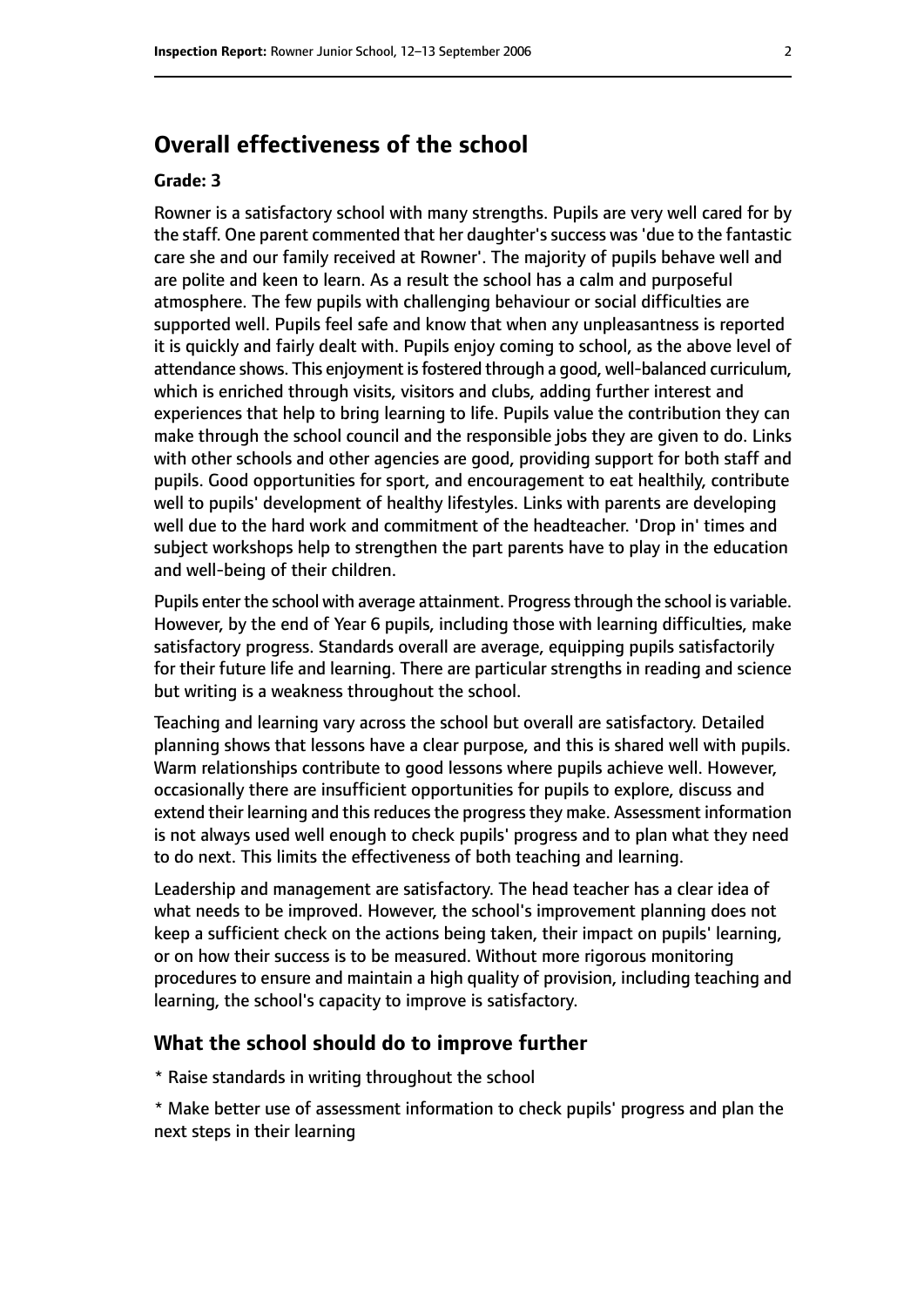\* Ensure that monitoring systems are more rigorous and lead to improvements in teaching and learning

\* Strengthen leadership and management through a more rigorous approach to improvement planning, monitoring and evaluation

# **Achievement and standards**

#### **Grade: 3**

Standards are average and achievement satisfactory. A lack of careful monitoring has resulted in the rates of progress varying both within and between year groups. National testing in Year 6 shows overall standards to be average. This has been the trend in recent years. Although a more able year group in 2005 performed better, this general picture is likely to be replicated in the 2006 results.

Standards in reading are above average. A strong focus on reading, with the introduction of a new reading scheme, improved library facilities, guided reading and the stimulus of visiting authors have been effective. However, standards in writing are below average for all groups. The school has identified ways to improve these but does not yet have sufficiently rigorous plans for doing so. Standards in science have improved and are above average, helped by detailed planning and a strong focus on investigative work. Mathematics has shown some improvement in recent years, but the school's analysis of the latest results indicates that standards are now back to average, with a lower percentage achieving both the higher and expected levels than in the previous year.

## **Personal development and well-being**

#### **Grade: 2**

Pupils' personal development is good. Their spiritual moral, social and cultural development is also good. A few of the pupils have challenging behaviour and difficulties with social relationships. They are managed well through the staff's high expectations and considerable support as they all implement the school's behaviour policy consistently. Pupils are eager to contribute to their school and the wider community and gain a great deal by helping with tasks around the school, serving on the school council and raising money for charities. Pupils' ideas and initiative are encouraged. For example, the school council were able to use money raised by parents to choose and buy new benches for the playground. Pupils are well aware of safety issues and adopt safe practices to look after themselves and others. They are successfully adopting a healthy lifestyle. Good provision for sport through a sports partnership and the involvement of coaches and parents encourages physical fitness and has led to frequent success in local tournaments and matches. Pupils are encouraged to eat healthily and many eat the balanced and healthy lunches cooked at the school each day. Their good personal development and satisfactory standards in literacy, numeracy and computer skills, mean pupils are soundly prepared for later life and learning.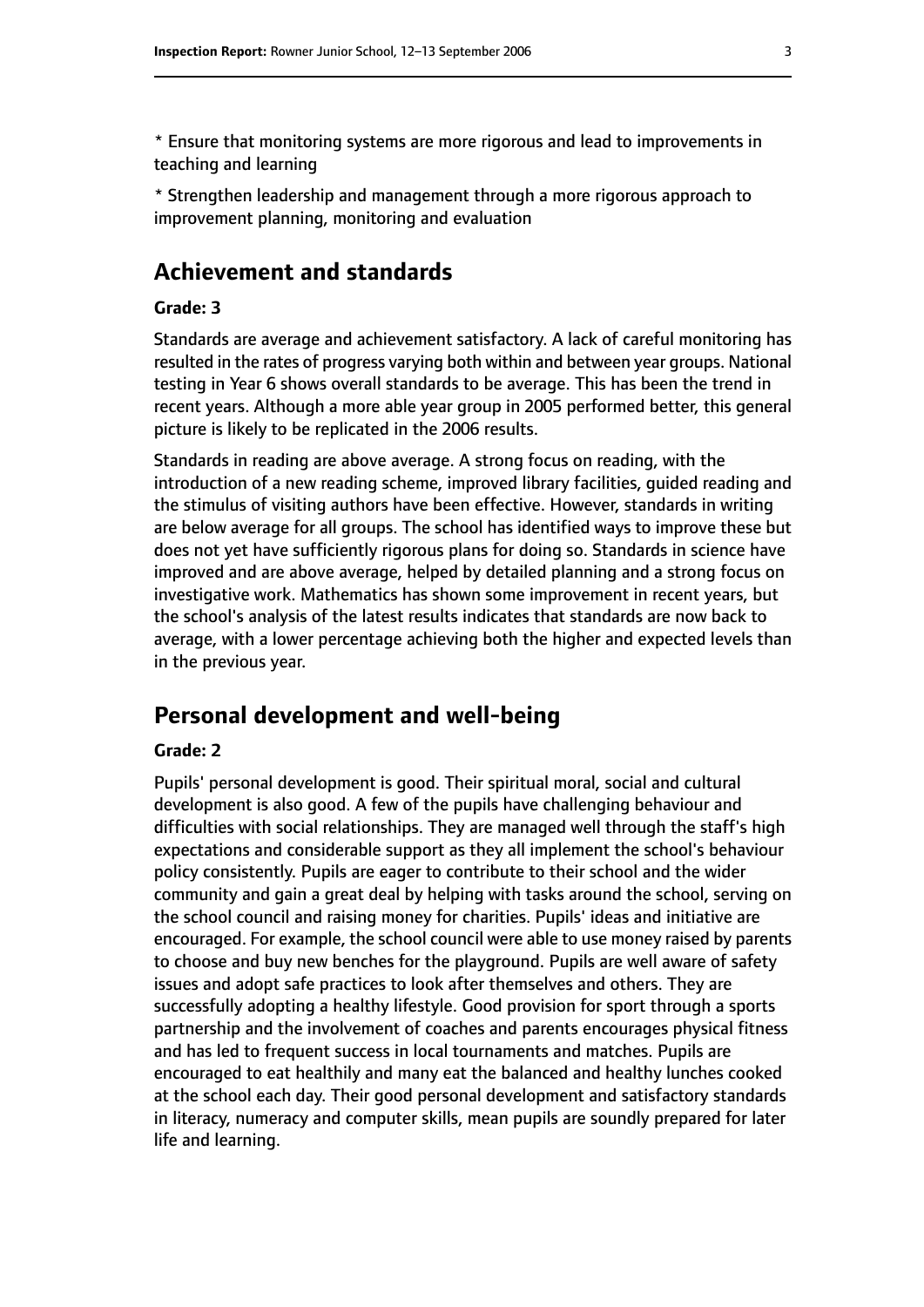# **Quality of provision**

#### **Teaching and learning**

#### **Grade: 3**

There is some variation in the quality of teaching and learning across the school. Pupils make good progress in lessons where plans are detailed and they are carefully introduced to what they are going to learn about. This progress is further aided where good use is made of well informed teaching assistants. In many lessons tasks are well matched to individual learning needs, and there are warm relationships between staff and pupils that promote positive attitudes to learning. Marking of work is up to date and generally shows pupils what they have done well and how they can improve. Learning is less effective where insufficient use is made of assessment to ensure that teaching is planned to meet pupils' specific needs.

In a few lessons there are insufficient opportunities for pupils to explore and extend their learning through discussion both with adults and others in their class. Also at the end of some lessons the teachers do not always provide sufficient opportunity for pupils to talk about how well they have done and what they have found difficult. Support for pupils with learning difficulties is inconsistent. In some classes these pupils are supported well and are able to undertake tasks independently, which are well matched to their learning needs. There is also insufficient monitoring of teaching assistants and the impact of their work. Consequently not all support is fully effective.

### **Curriculum and other activities**

#### **Grade: 2**

The curriculum is good. It is much improved since the last inspection and now includes all the required areas. Links are planned between subjects that encourage pupils to use and develop the different skills they have learned. Interactive white boards are used well to strengthen and illuminate teaching and learning. However, the computer suite is underused so although pupils' information and communication (ICT) skills are satisfactory, they are not practised or fully developed. A good range of clubs and enrichment activities add to pupils' enjoyment of school and contribute well to their personal and social development. Actors and audience both appreciate the music and drama in annual performances such as 'Bugsy Malone'. Trips, including a residential one in Year 5, and visitors such as fire-fighters, widen pupils' horizons and provide good first hand learning experiences.

#### **Care, guidance and support**

#### **Grade: 3**

Care, guidance and support overall are satisfactory. Pupils are very well cared for. The head teacher's expertise in this area and the care and attention of all staff are frequently used in the support and care of pupils. Some pupils are given the extra time they need to talk through personal and social issues and to resolve disputes and difficulties. As a result some have successfully settled and made good progress in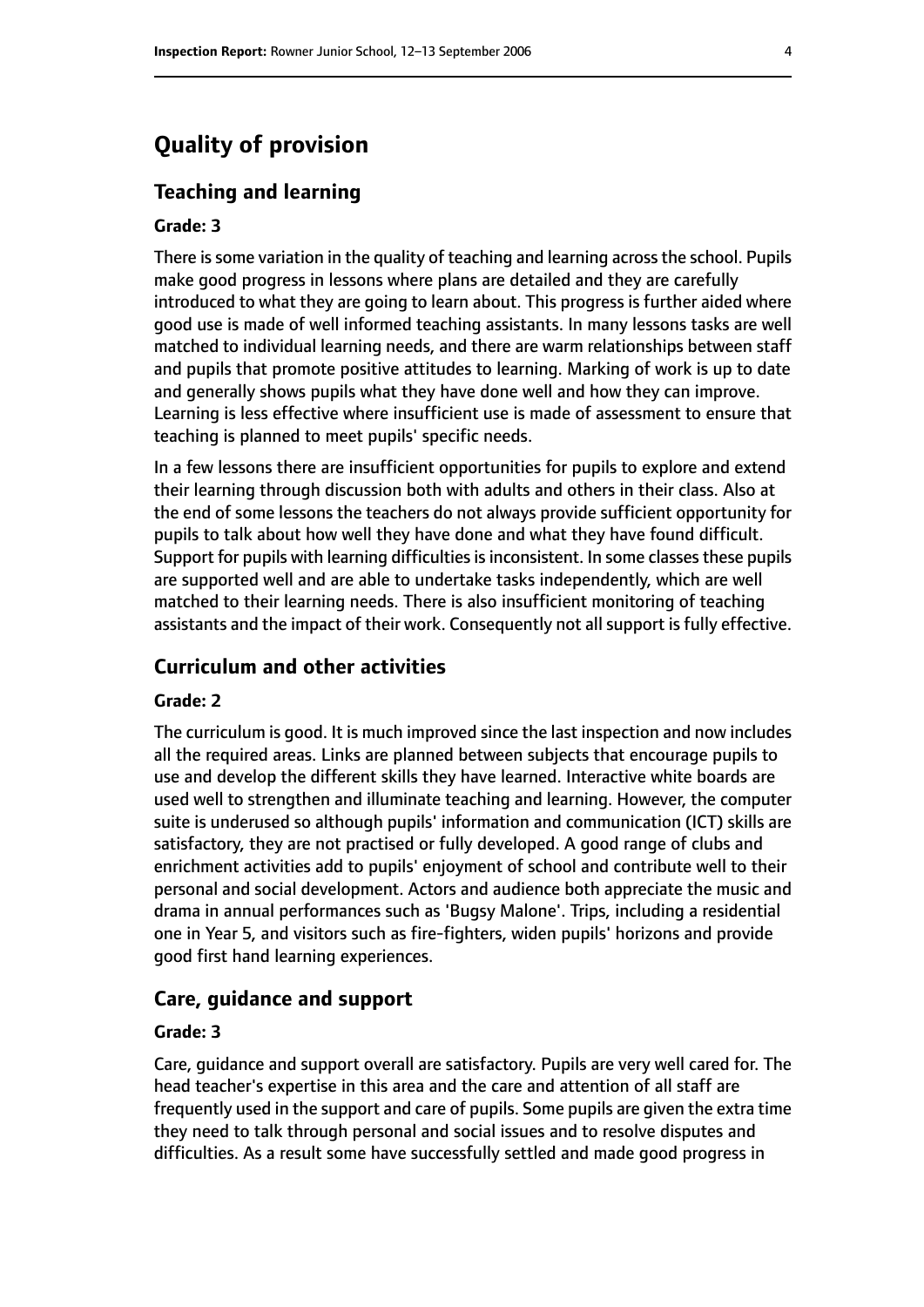personal development here following unsuccessful starts at other schools. A high level of supervision at play times enables safe play in the school's large open grounds and encourages pupils to act and behave responsibly.

Pupils say they are guided well in their learning. They understand that targets for English, mathematics and science help them 'learn more' and 'make them want to work'. However, teachers themselves do not all use these targets well enough when checking how successful pupils are in meeting them and planning the next steps in their learning,

# **Leadership and management**

#### **Grade: 3**

Leadership and management are satisfactory. The headteacher provides an effective lead, particularly on the pastoral care and well-being of pupils. Due to the effective re-organisation of the leadership structure she is now ably assisted by two senior teachers who are quickly developing their management roles. Although the school's systems for monitoring its work are satisfactory, they are not yet robustly or systematically applied. For instance, although lessons have been monitored regularly, there has been insufficient focus on the impact of teaching on learning and the progress made by pupils. The school improvement plan is satisfactory and identifies suitable areas for improvement. However, it lacks clear, quantifiable criteria to judge how success will be evaluated, particularly in terms of pupils' achievement and standards.

Pupils' progress is regularly assessed and recorded, but it has only been recently that this information has been fully used to systematically monitor individual progress, identify where pupils are not doing as well as expected, look for reasons why and provide support so that all pupils achieve as well as they can.

There has been good improvement since the last inspection, particularly on the issues of attendance, behaviour and curriculum. The role of the governors has also improved and is now satisfactory. Governors are keen to develop their skills and are increasingly supportive of the work of the school.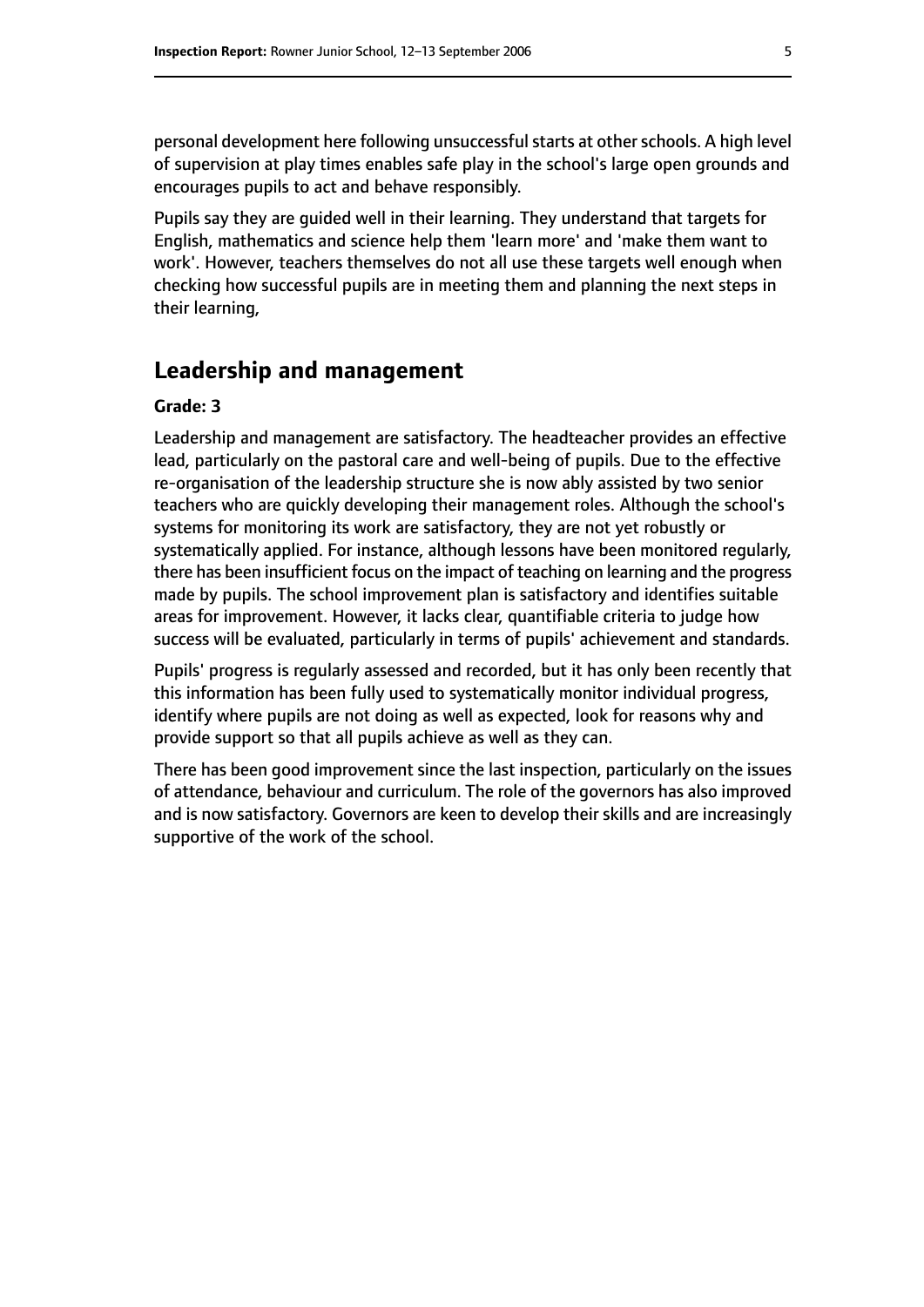**Any complaints about the inspection or the report should be made following the procedures set out inthe guidance 'Complaints about school inspection', whichis available from Ofsted's website: www.ofsted.gov.uk.**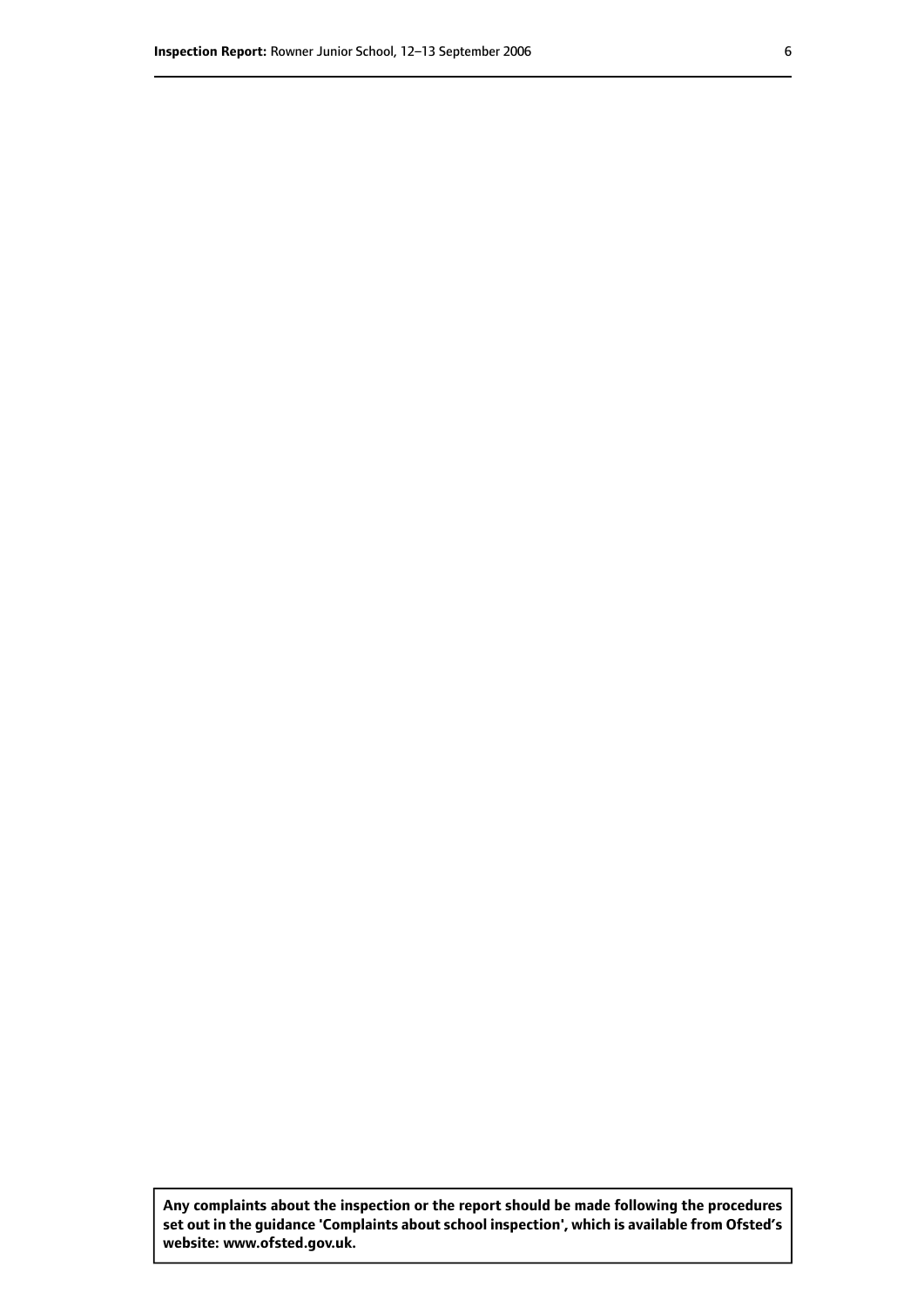# **Inspection judgements**

| Key to judgements: grade 1 is outstanding, grade 2 good, grade 3 satisfactory, and grade 4 | <b>School</b>  |
|--------------------------------------------------------------------------------------------|----------------|
| inadeauate                                                                                 | <b>Overall</b> |

# **Overall effectiveness**

| How effective, efficient and inclusive is the provision of education, integrated<br>care and any extended services in meeting the needs of learners? |     |
|------------------------------------------------------------------------------------------------------------------------------------------------------|-----|
| How well does the school work in partnership with others to promote learners'<br>well-being?                                                         |     |
| The effectiveness of the school's self-evaluation                                                                                                    |     |
| The capacity to make any necessary improvements                                                                                                      |     |
| Effective steps have been taken to promote improvement since the last<br>inspection                                                                  | Yes |

## **Achievement and standards**

| How well do learners achieve?                                                                               |  |
|-------------------------------------------------------------------------------------------------------------|--|
| The standards <sup>1</sup> reached by learners                                                              |  |
| How well learners make progress, taking account of any significant variations between<br>groups of learners |  |
| How well learners with learning difficulties and disabilities make progress                                 |  |

# **Personal development and well-being**

| How good is the overall personal development and well-being of the<br>learners?                                  |  |
|------------------------------------------------------------------------------------------------------------------|--|
| The extent of learners' spiritual, moral, social and cultural development                                        |  |
| The behaviour of learners                                                                                        |  |
| The attendance of learners                                                                                       |  |
| How well learners enjoy their education                                                                          |  |
| The extent to which learners adopt safe practices                                                                |  |
| The extent to which learners adopt healthy lifestyles                                                            |  |
| The extent to which learners make a positive contribution to the community                                       |  |
| How well learners develop workplace and other skills that will contribute to<br>their future economic well-being |  |

# **The quality of provision**

| How effective are teaching and learning in meeting the full range of the<br>learners' needs?                        |  |
|---------------------------------------------------------------------------------------------------------------------|--|
| $\mid$ How well do the curriculum and other activities meet the range of needs $\mid$<br>and interests of learners? |  |
| How well are learners cared for, guided and supported?                                                              |  |

 $^1$  Grade 1 - Exceptionally and consistently high; Grade 2 - Generally above average with none significantly below average; Grade 3 - Broadly average to below average; Grade 4 - Exceptionally low.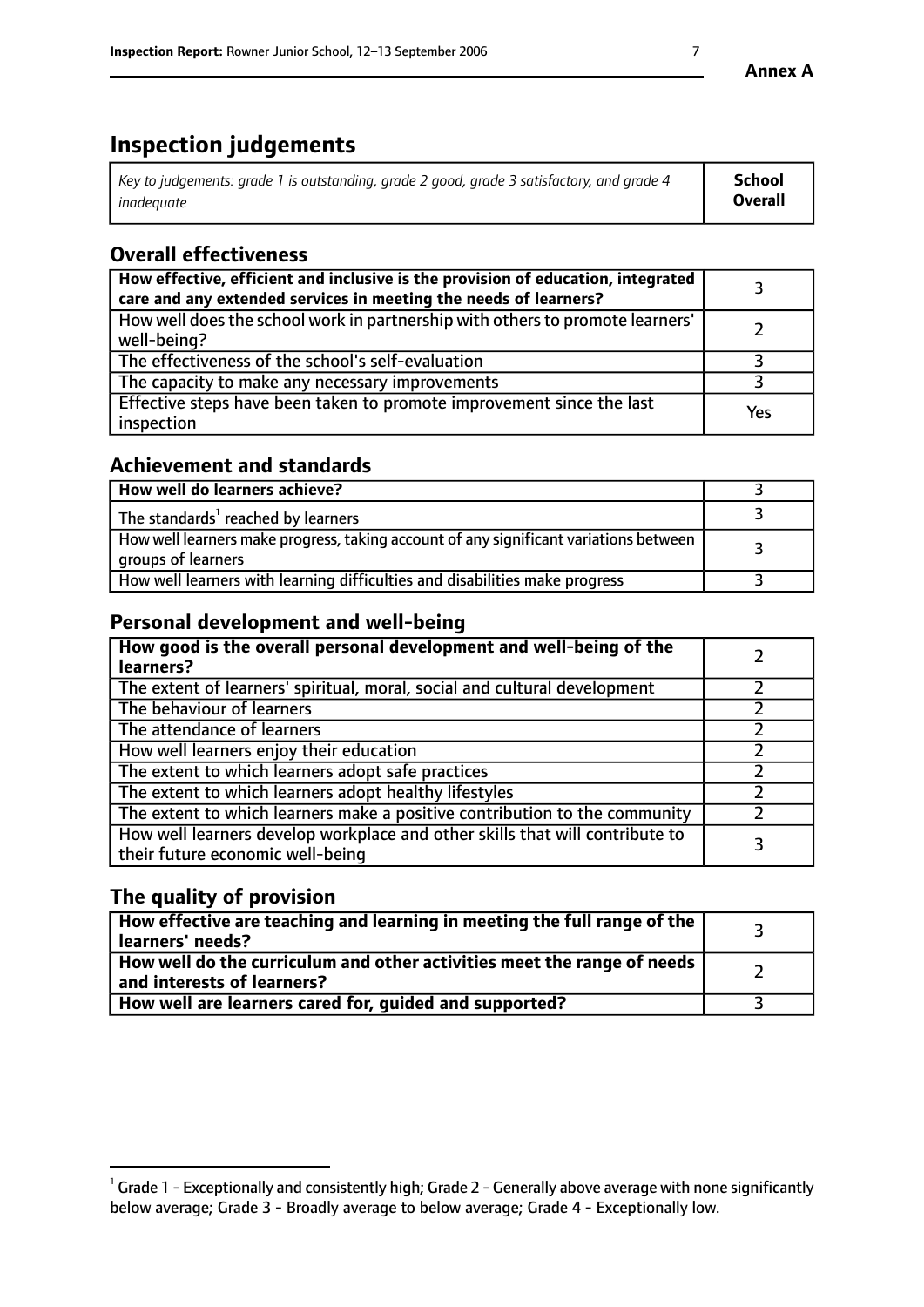# **Leadership and management**

| How effective are leadership and management in raising achievement<br>and supporting all learners?                                              |           |
|-------------------------------------------------------------------------------------------------------------------------------------------------|-----------|
| How effectively leaders and managers at all levels set clear direction leading<br>to improvement and promote high quality of care and education |           |
| How effectively performance is monitored, evaluated and improved to meet<br>challenging targets                                                 | 3         |
| How well equality of opportunity is promoted and discrimination tackled so<br>that all learners achieve as well as they can                     |           |
| How effectively and efficiently resources, including staff, are deployed to<br>achieve value for money                                          | З         |
| The extent to which governors and other supervisory boards discharge their<br>responsibilities                                                  | 3         |
| Do procedures for safequarding learners meet current government<br>requirements?                                                                | Yes       |
| Does this school require special measures?                                                                                                      | No        |
| Does this school require a notice to improve?                                                                                                   | <b>No</b> |